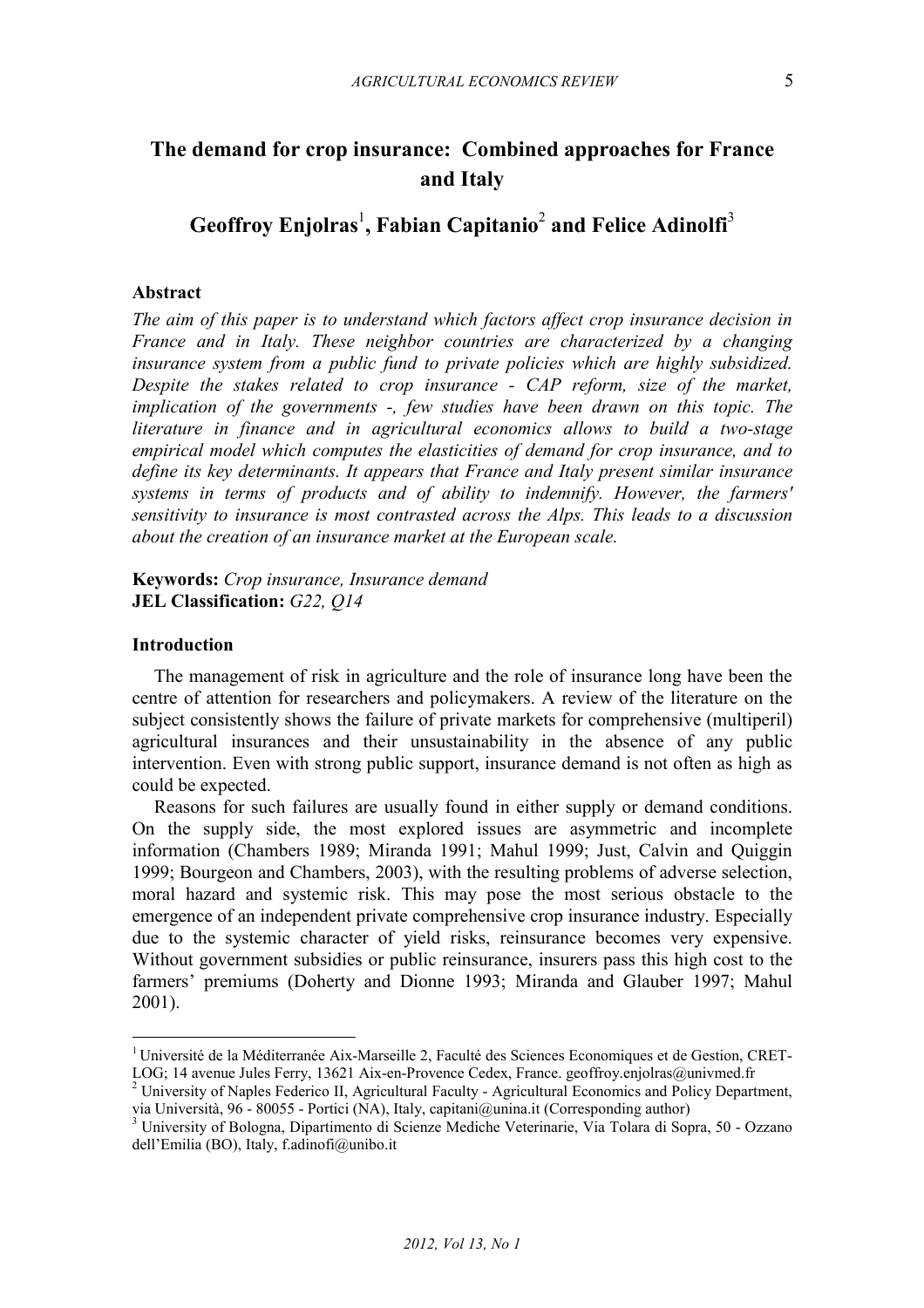On the demand side, the inability of farmers to assess precisely the benefits derived from agricultural insurances is often cited as one possible reason for limited demand (Garrido and Zilberman 2008). Another explanation for the limited interest in multiperil crop insurance is simply that the organizational structure of farming is such that farmers can use other private instruments - such as product diversification, credit, financial markets, and so on - to manage risk and therefore that the potential demand for crop insurance is lower than commonly believed (Wright and Hewitt 1994). We can also consider that massive government intervention in developed countries may also crowd out private markets.

Knowledge of factors affecting farmer purchases of crop insurance is essential for evaluating the soundness and profitability of insurance programs and the pertaining public support (Goodwin and Smith 1995). In spite of its importance, the demand for crop insurance has received little empirical attention in literature, mainly devoted for investigation focused on North American area. Gardner and Kramer (1986); Niewoudt et al. (1985); and Barnett et al. (1990) found that the expected rate of return to insurance was an important factor in determining the demand for insurance. Lower attention has been devoted to the possible impact of financial issue on this field (Enjolras and Sentis 2011).

Currently, for the European countries this lack of empirical evidence is exacerbated (Capitanio and Adinolfi, 2009). With this preliminary remarks, carrying out this analysis we wish to point out which factors could affect crop insurance decision in France and Italy, taking into account both agricultural and financial variables (De Castro et al, 2011)

The first part of this paper is devoted to a presentation of the French and Italian insurance systems. Then, the second part exposes the empirical modeling framework we use for the analysis. The choices of the variables and of the models are motivated in the third part. The fourth part details the results. The fifth part finally discusses the implications of the results on the creation of an insurance market at the European scale.

## **1. The agricultural insurance systems in France and in Italy**

The French and Italian insurance systems in agriculture have been developed over the 40 previous years under the supervision of the governments and within the framework of the European Common Agricultural Policy (CAP). They have known similar developments over the last years due to reforms in the governments help motivated by various opportunities. First, an agricultural agreement by the World Trade Organization made it possible to classify public sector aid for insurance (noncommodity specific amber box) under de minimis conditions (Blandford and Josling 2007). Second, the development of aid for insurance in North America (United States, Canada) and Southern Europe (Spain, Italy, Greece) provided a certain amount of experience (European Commission 2006). Third, there was a global trend for the liberalization of agricultural policies, which was likely to increase volatility in agricultural prices and therefore the exposure of farmers to natural hazards (Trebilcok and Howse 2005). Therefore, this section exposes the French and Italian context in order to offer ways of interpretations to our main results.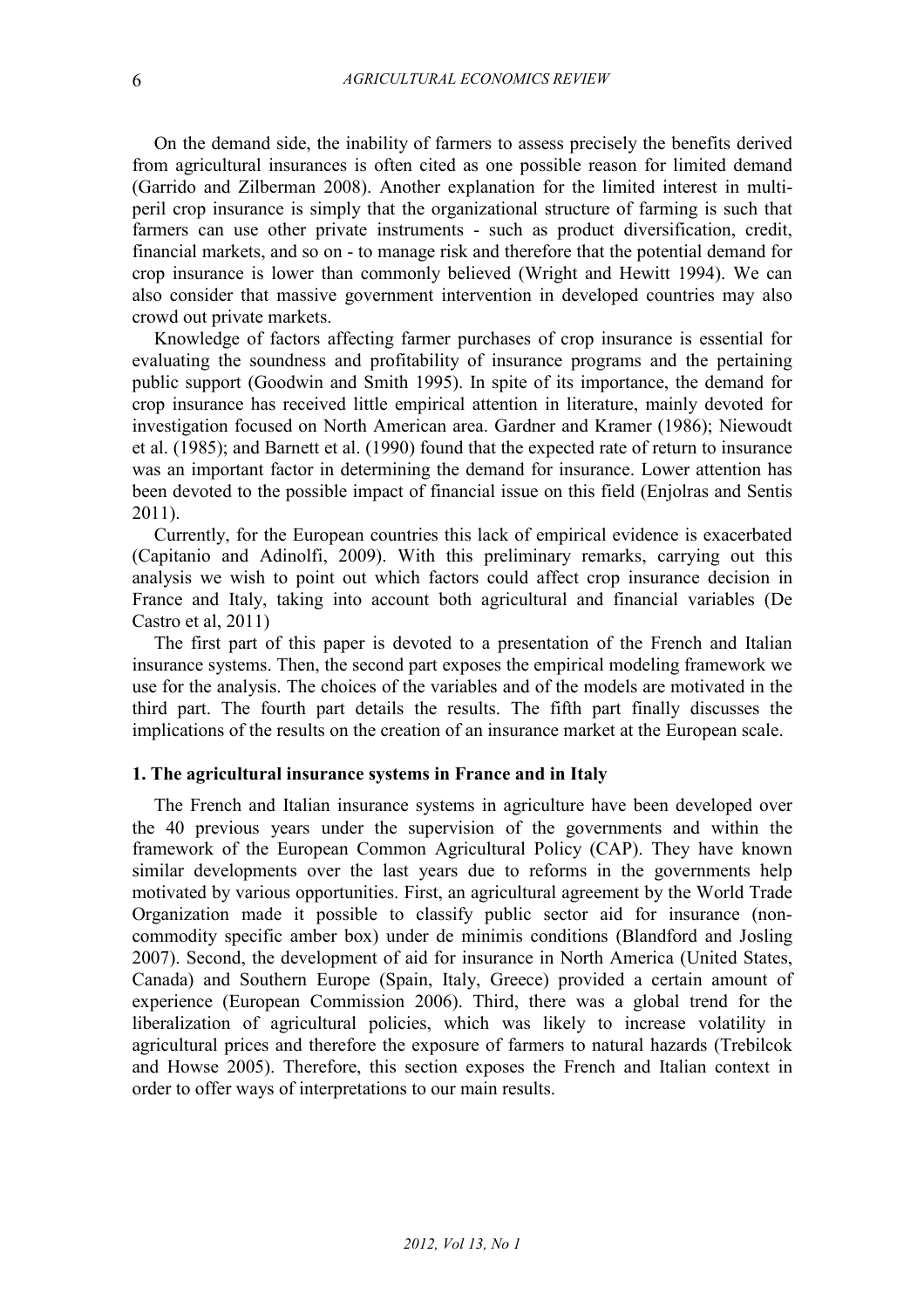### **1.1 Evolution of the French crop insurance system**

Until 1964, there was no state-sponsored insurance program in France. After a series of droughts, a public indemnity mechanism called the National Guarantee Fund for farming calamities (FNGCA) was set up. It was financed jointly by the government budget and by taxes on the compulsory standard insurance policies taken out by farmers. It covered farming calamities, which were defined as "non insurable damage of exceptional extent due to abnormally intense variations in a natural hazard." The farms could receive an indemnity if their losses were over two thresholds: 30% of total harvest representing at least 13% of total farm production (Mortemousque 2007). For the period 2001-2008, the FNGCA redistributed about 200 million euros each year to 55,000 farms (Table 1). Drought and frost represented 50% of the damages and 80% of the costs. The mean indemnity reaches almost  $4,000 \in$  for each affected farm but there exist wide differences among the regions and the products: the southern areas suffered from major floods while arboriculture and wineyards are very sensitive to frost<sup>4</sup>.

|                           | 2003 | 2004 | 2005 | 2006 |
|---------------------------|------|------|------|------|
| Premiums (P)              |      | 92   | 90   | 90   |
| Indemnities (I)           | 422  | 407  | 90   | 236  |
| <b>State Contribution</b> | 249  | ۱۹7  |      |      |

**Table 1. Loads and resources of the French crop insurance system from 2003 to 2006.** 

*Source: Mortemousque (2007)* 

To develop private insurance and to extend its coverage to a wider range of risks, the French Ministry of Agriculture decided to expand the range of its subsidization from hail to other catastrophic risks. The new policies have been widely developed starting from 2004 when the French government started to subsidy all insurance policies at a level of 35% of the premium (40% for young farmers). In practice, the insurers extended the range of covered perils and they kept the premia at the same level thanks to the subsidization. The farmers now benefit from a better flexibility in risk management as they can choose their coverage and deductible level. The government can also control its intervention by financing the policies ex-ante rather than paying the indemnities ex-post.

## **1.2 The Italian crop insurance system**

Public intervention in agricultural risk management in Italy has a long tradition. The "Fondo di Solidarietà Nazionale in Agricoltura" (FSN) was instituted in 1974 with the aim of providing farmers the means to effectively manage their production risk. The system has evolved over the years with numerous reforms until recently, when Italy has received the European Community guidelines for state aid in the agricultural sector concerning compensation for damages and insurance premium subsidy, with the issue in 2004 of the Legislative Decree n° 102 on the 29th of March. The Decree defines new

<sup>&</sup>lt;sup>4</sup> These data are issued from a French Senate report prior to a new bill for the reform of French agriculture in 2010.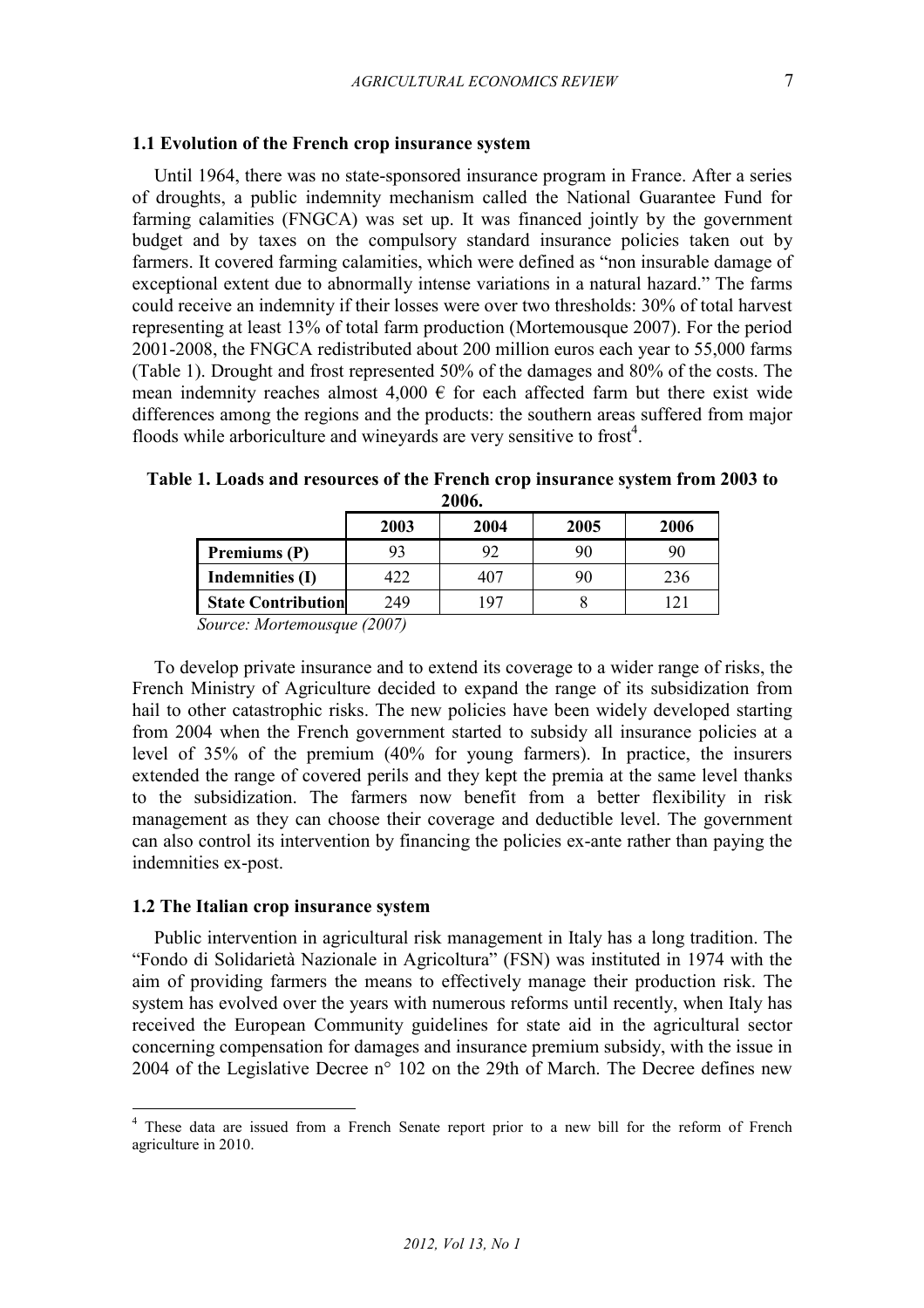operational rules for the FSN and disciplines on financial tools for risk management and capitalisation incentives in favour of agricultural firms.

The Italian FSN is composed of two different supply services: financing of insurance policy and ex-post payments, although this general principle is subject to many exceptions that will be described in the following paragraphs. The Law instituting the FSN states that, in case an exceptional event occurs, farmers are entitled to a compensation for the damages suffered. The discipline of the compensation aid has not changed much over time. In order to activate the compensation, the status of exceptional event needs to be officially recognized by the Central Government. To this aim, when an adverse event occurs (most commonly drought, flood and late frost) the involved regional Governments file a request to the Ministry of Agriculture which, after assessment of the actual extent of damages, issues the decree which entitled farmers to ask for compensation.

Compensations are then paid based on various criteria that are determined by the Ministry of Agriculture, mostly depending on the availability of funds, rather than on the actual extent of damages. As a matter of fact, over the years there has been a rather weak correlation between actual losses and compensations paid. Moreover compensations are usually paid several years after the occurrence of the damaging events. These drawbacks, coupled with the unpredictability of the budget cost due to expost compensation (Table 2), have led to several attempts at shifting the bulk of the interventions of the FSN toward subsidy to crop insurance.

**Table 2. Loads and resources of the Italian crop insurance system from 2003 to 2006.** 

|                           | 2003 | 2004 | 2005 | 2006 |
|---------------------------|------|------|------|------|
| <b>Premiums (P)</b>       | 277  | 268  | 268  | 262  |
| Indemnities (I)           | 117  | 177  | 160  | 145  |
| <b>State Contribution</b> |      | .52  | 177  | 75   |

*Source: our calculations on Ismea/Sicuragro data* 

#### **2. Empirical modeling framework**

The most widely used theoretical model of analysis of uncertainty on the economic behaviour is the so called expected utility framework. It is based on the definition of the individual agent's structure of preferences over lotteries, (L). In this view, the 'damage' caused by the presence of uncertainty could be, in principle, measured by the risk premium, RP(X,p), which is defined as the difference between the expected outcome of the lottery,  $E(X, p)$  and its certainty equivalent,  $C(X, p)$ .

Notice that the risk premium is a function of the entire distribution of outcomes and it depends on the full structure of preferences. While it is possible, in principle, to measure it for a given individual facing a given risky prospect of which the probability distribution is known, and assuming a given structure of preferences, it is virtually impossible to estimate it in a theoretically consistent credible way from observed choices: there will simply never be enough data to be able to identify both the preference structure and the probability distribution.

The expected utility framework has been used also to provide a formal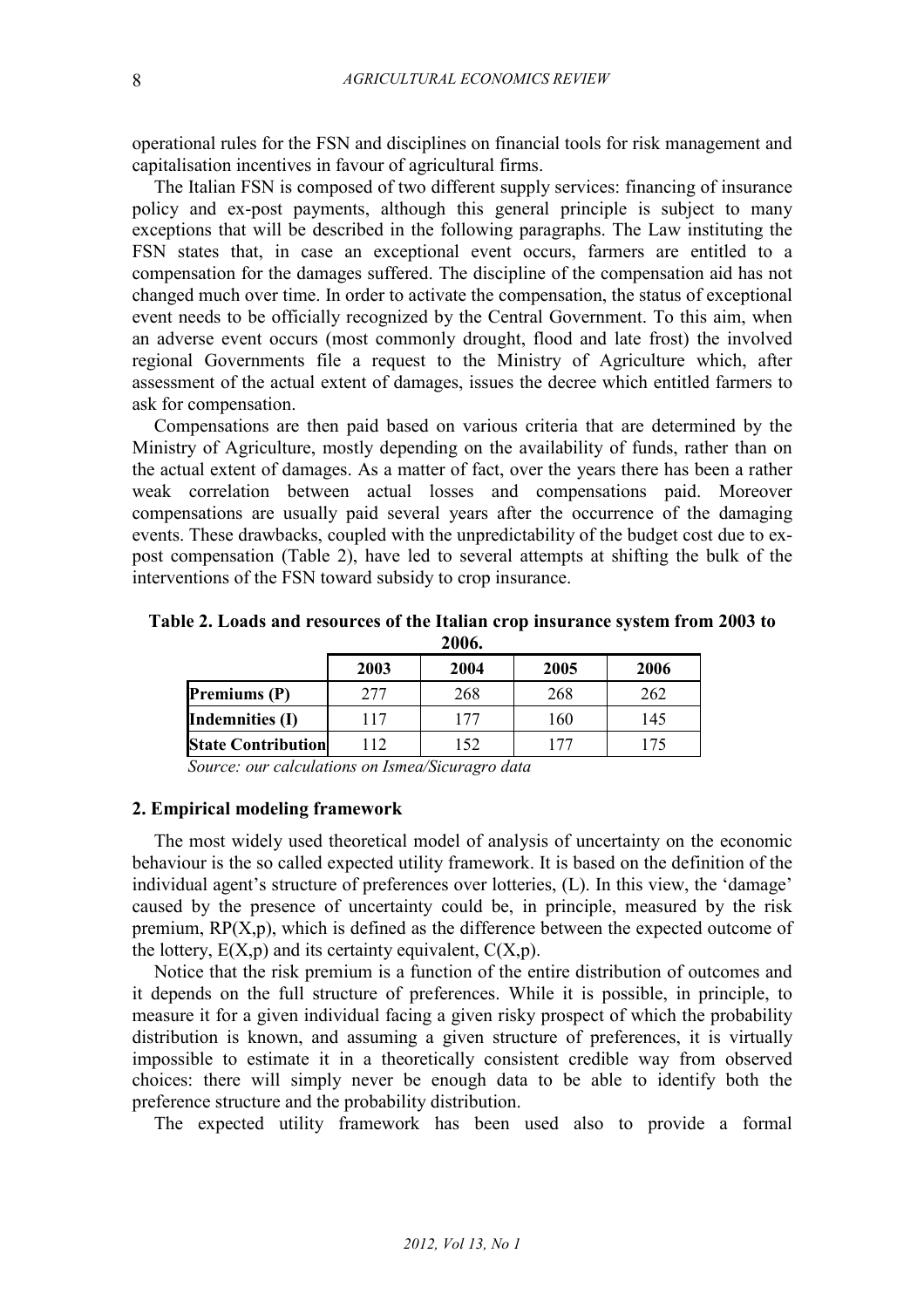characterization of risk aversion based on the notion of risk premium. Essentially, an economic agent is said to be risk averse if her or his preferences over risky prospects express strictly positive risk premiums. The structure of the individual's preferences will naturally determine also the 'degree' of aversion towards a given risk prospect, degree which would, in principle, imply a strongly idiosyncratic component.

To measure the degree of risk aversion, the coefficient of (local) absolute risk aversion, rA, is defined as the negative ratio between the second and the first derivative of the VNM utility function:

(1)  $r_A(X) = -U''(X)/U'(X)$ 

and the coefficient of (local) relative risk aversion as:

(2)  $r_R = X r_A$  (Pratt, 1964).

The advantage of using relative instead of absolute risk aversion stands in the fact that the former does not depend on the units of measure of X, and therefore could allow, for example, for comparison between measures obtained for monetary outcomes measured in different currencies.

Notice that both coefficients are local measures, that is, they are evaluated at a point in the range of outcome values, and they are functions, which means that their value is possibly different for different levels of X, even for the same individual. In practice, to know the coefficient of absolute risk aversion function is equivalent to know the entire preference structure over lotteries as postulated by the Von Neumann – Morgenstern theorem. This, which may seem an advantage of the expected utility framework, is in truth a dangerous aspect in applied analyses if we duly consider the meaning of the converse of the reasoning just made: to select a specific form for the coefficient of risk aversion (as for example to select a constant relative risk aversion, as is common in the literature) amounts at imposing a heavy structure on the preferences over the entire range of values of X.

In other words, for example, to maintain that an individual has a constant coefficient of relative risk aversion means to assume that her or his preferences have a precise structure over all possible values of X, which implies, among other things, the fact of being always risk averse, or always risk loving, no matter what the 'riskiness' of the prospect one is facing. This is an observation that has generated strong criticisms to the validity of many expected utility analyses: they are based on the fact that even casual introspection would demonstrate that the propensity toward risk usually depends on the amount at stake<sup>5</sup>.

In most cases, an economic analysis of a risky situation is performed as follows: A certain functional form is chosen for the VNM utility function, usually taken from a class of functions that would allow for a simple characterization of the coefficients of risk aversion, one or two parameters defining the degree of risk aversion are assumed,

<sup>&</sup>lt;sup>5</sup> Most people would exhibit a certain degree of risk loving behaviour when the amounts at hand are very small, as for example when buying a lottery ticket for which the expected outcome is much lower than the price of the ticket, and at the same time would reveal sizeable risk aversion when buying car-theft insurance (see Friedman and Savage 1948)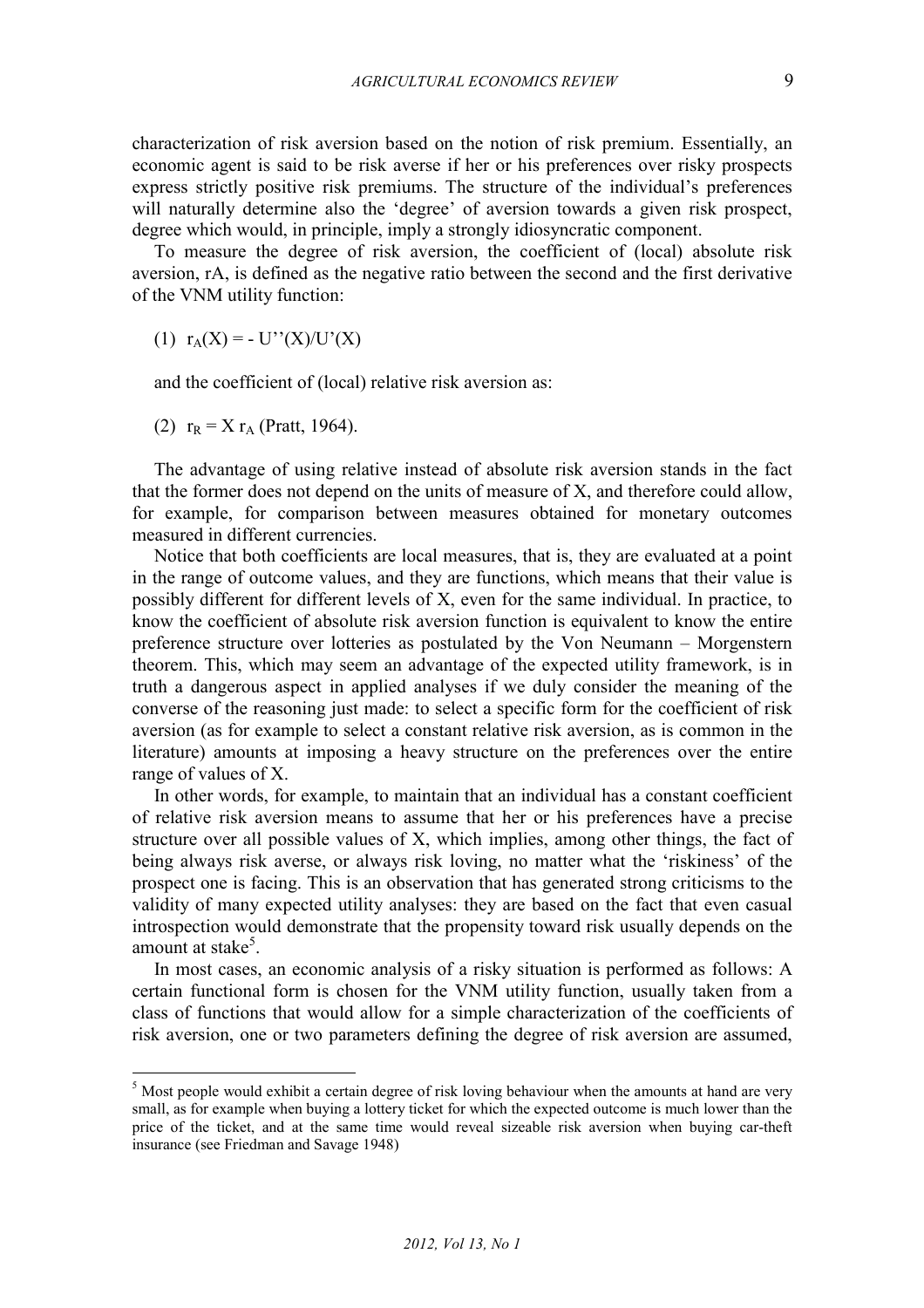justified on the basis of the limited number of studies that have claimed to have empirically assessed them; then, the risky prospect that needs to be assessed is described by only a limited number of parameters (usually just the mean and the variance) and the analysis is performed by calculating the value of the risk premium associated to the particular prospect, taking it as an indication of the welfare cost of the risk.

The relevance of the points raised before may be discussed when we critically review the procedures that are usually followed by analysts engaged in risk assessments. Therefore, we can identify the three following mistakes:

- Incorrect specification of the distribution of outcomes,
- Incorrect choice of the utility function, and
- Incorrect choice of the argument of the utility function.

It should be clear that the figure that comes out of such a kind of analysis, if any, is mainly the result of the assumptions maintained by the analyst rather than a credible indicator of the social cost imposed by the presence of risk. Unfortunately, the assumptions are almost invariably kept in the background and therefore an assessment of the real value of the analyses is made difficult. In the following sections, we will list some of the most common mistakes that could be made in conducing risk analysis and might have an effect on risk coverage. This insight might also be useful for a critical review of the discussions on the role of risk in the conditions of the reformed European agriculture.

## **3. Empirical settings**

## **3.1 The data**

The study used a survey of farmers in France and Italy belonging to the Farm Accountancy Data Network (FADN). Since the data owned by the insurer are not freely accessible even if policies are subsidized by the government, at this stage, this dataset represents the only viable opportunity offered to researchers to investigate on crop insurance policies. In each country, data are accounted for each year from a representative sample of farms, the size of which can be considered commercial.

Within the original databases, we selected only farms that had continuously belonged to the sample between 2002 and 2007. We also restricted analysis to farms that cultivated at least one crop. The same criteria apply for the two countries. Our sample finally included 9,306 farms among which 2.998 are French and 6.308 are Italian. Among these farms, 1602 are insured (1136 in France and 466 in Italy).

## **3.2 The variables**

In the following subsections, we detail the main explanatory variables that enter into the analysis. In line with the literature, we chose a wide range of potential factors, including financial and meteorological variables.

## **3.2.1 Measurements of the insurance decision**

Many approaches can be used to provide a measure of insurance decision, whether discrete or continuous. Their selection depends on the scale that is chosen for the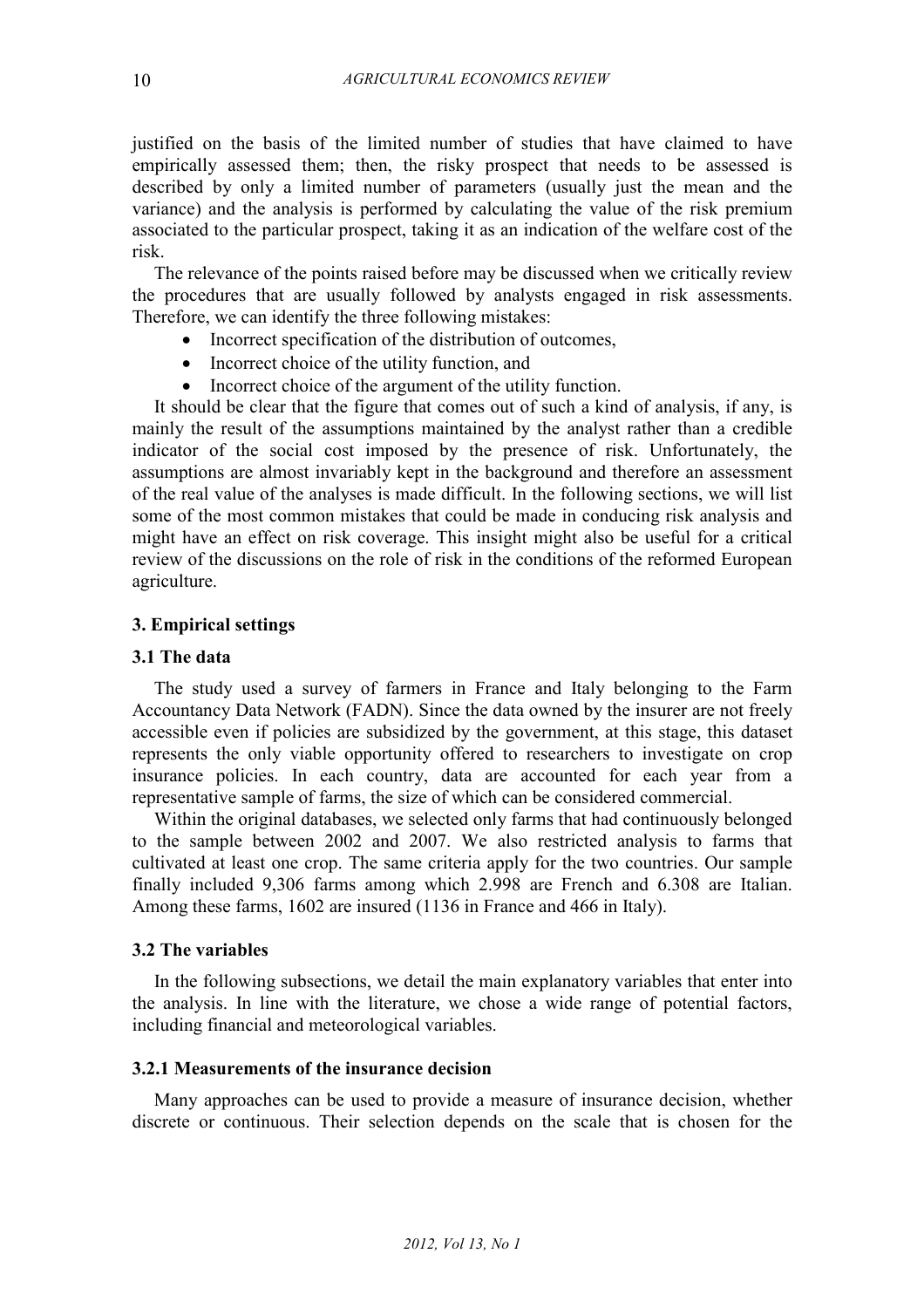analysis. Focusing at an individual level, a common approach to measuring risk hedging consists in a dummy variable indicating whether the farm took out a private crop insurance policy. This discrete indicator can be found in our databases for the years 2002 to 2007, which define the scope of our analysis in time.

For the same period, the database also provides a continuous measurement of hedging, i.e., the price of the premiums and claims. This allows to compute returns to insurance for the producers who decided to insure. Starting from the characteristics of insurance products in France and Italy and the financial situation of each farm, we also estimate the liability of the farmers. This offers a way to measure the level of insurance through a continuous variable. In order to avoid endogeneity issues, e.g. with acreage decisions (Goodwin, 1993), the continuous variables are lagged.

### **3.2.2 Agricultural decisions in their context**

As stated in section 2, insurance decision is motivated by the farmer's aversion towards risk. Therefore, only the most high-risk farms should take out insurance. The risk level of farms can be evaluated in several ways in terms of weather exposure and geographic situation. The FADN database offers direct ways of determining the location and altitude of the farm. We can then associate each place with past weather indicators that are considered relevant by the literature. Weather data come from Météo France and Meteo Italia.

We notably refer to annual mean temperature and annual cumulated precipitation, which are the most common climatic indicators. Starting from the original variables, we converted them by taking the square deviation from their average the year before taking out insurance. This allows to measure the farmers' sensitivity to excessive variations of the climate. The farmer can undergo the climate but he can also take strategic decisions such as organic farming. In this case, yield volatility is increased and insurance is only provided if the farmer complies with some regulations (Hanson et al., 2004).

#### **3.2.3 Economic and financial characteristics of the farm**

The farmer's behavior regarding its decision to insure is also motivated by the intrinsic characteristics of its activities and by its own performance. One of the first criterions that can define the farm is its size. It can be calculated with four proxies: total and cultivated area, annual turnover and invested capital. Such variables offer the opportunity to measure both the exposition of the farm to risk and its ability to face it.

That is the reason why we add additional criteria regarding the diversification of the farm, which can either constitute a substitute or a complement to insurance. We measure it through the farm's crop portfolio (i.e. the number of cultivated crops) and its technical economic-activity specialization (vegetables, cattle, or both). Irrigation is also perceived as a mean of hedging crop risk because it increases yield return and reduces crop diseases (Dalton et al. 2004).

The result of the farmers' operations can be measured through the yield of the farm, its return on equity and the leverage. A farm which sustains a lot of debts may be willing to insure in order to preserve its activity.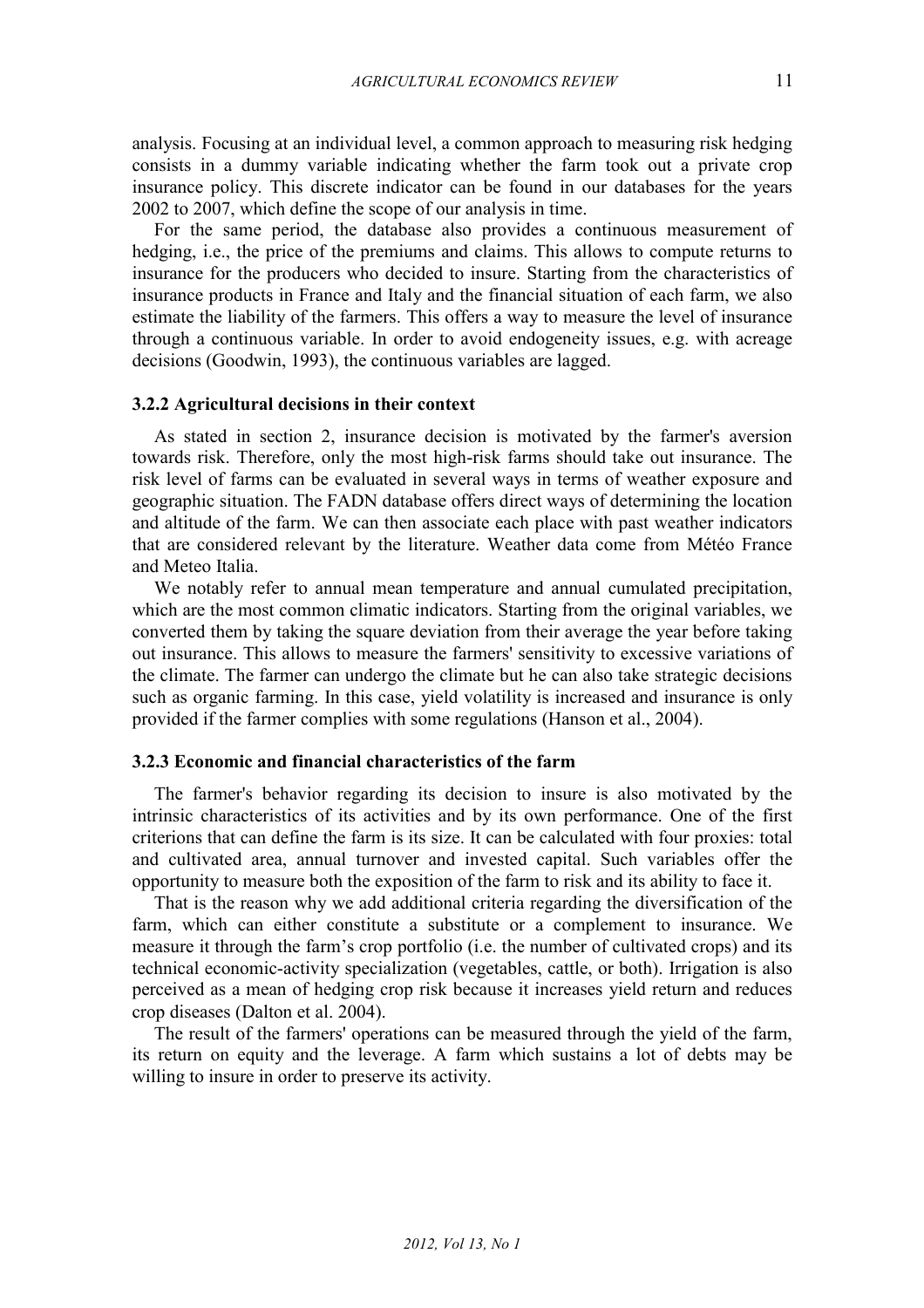## **3.2.4 Control variables**

We can expect that some other variables will have an influence on the decision to take out insurance, especially individual indicators, such as the age, the sex and the education of the farmer. The status of the farm may also matter depending on whether the farm is operated by one farmer alone (or with members of his family) or if it is operated with external partners.

## **3.2.5 Standardization of the data**

As the size of the farm may have an influence on decision to insure, it appears necessary to control its influence on other variables. Therefore, most variables are standardized by dividing them by the cultivated surface. Moreover, we lagged many variables in order to avoid endogeneity issues (Table 3).

| Variable                | <b>Time</b>         | <b>Scale</b>   | Description                                          |  |  |  |
|-------------------------|---------------------|----------------|------------------------------------------------------|--|--|--|
|                         |                     |                | <b>Dependent variables</b>                           |  |  |  |
| Liability per ha        | $-4 \rightarrow -1$ | $\epsilon$ /ha | Liability per planted ha                             |  |  |  |
| <b>Insured</b>          | $-1/0$              | 0/1            | Insured or not                                       |  |  |  |
|                         |                     |                | <b>Independent variables</b>                         |  |  |  |
| <b>Premium</b> rate     | $\boldsymbol{0}$    | $\frac{0}{0}$  | Premiums / Liability                                 |  |  |  |
| Premium per ha          | $\overline{0}$      | E/ha           | Premiums / Cultivated area                           |  |  |  |
| Premium charge          | $\overline{0}$      | $\frac{0}{0}$  | Premiums / Crop revenue                              |  |  |  |
| Loss ratio              | $-1$                | $\frac{0}{0}$  | <b>Indemnities / Premiums</b>                        |  |  |  |
| Claim per ha            | $-1$                | $\epsilon$ /ha | Claim / Cultivated Area                              |  |  |  |
| <b>Turnover</b>         | $-1$                | €              | Revenue of the farm (size)                           |  |  |  |
| <b>Total</b> assets     | $-1$                | €              | Total assets of the farm (size)                      |  |  |  |
| <b>Total</b> area       | $-1/0$              | ha             | Total area of the farm                               |  |  |  |
| <b>Cultivated area</b>  | $-1/0$              | $\frac{0}{0}$  | Cultivated area / Total area                         |  |  |  |
| <b>Irrigated</b> area   | $-1/0$              | $\frac{0}{0}$  | Irrigated area / Cultivated area                     |  |  |  |
| <b>Cultivated crops</b> | $-1/0$              | $\overline{a}$ | Number of cultivated crops / Cultivated area         |  |  |  |
| <b>Yield</b>            | $-1$                | E/ha           | Crop Yield / Cultivated Area                         |  |  |  |
| Leverage                | $-1$                |                | Financial leverage                                   |  |  |  |
| <b>ROCE</b>             | $-1$                |                | Return on capital employed                           |  |  |  |
| <b>Temperature</b>      | $-1$                | $\blacksquare$ | Deviation between individual and mean temperature    |  |  |  |
| <b>Precipitations</b>   | $-1$                |                | Deviation between individual and mean precipitations |  |  |  |
| <b>Altitude</b>         | $\theta$            |                | Altitude of the farm (3 classes)                     |  |  |  |
| Age                     | $\boldsymbol{0}$    |                | Age of the farmer                                    |  |  |  |
| <b>Sex</b>              | $\overline{0}$      |                | Sex of the farmer                                    |  |  |  |
| <b>Education</b>        | $\overline{0}$      | $\blacksquare$ | Education of the farmer (5 classes)                  |  |  |  |
| <b>Status</b>           | $\boldsymbol{0}$    | 0/1            | Farmer alone or group with external partners         |  |  |  |
| Specialization          | $\theta$            | 0/1            | Main activity of the farm (crops / animals)          |  |  |  |
| <b>Organic</b> farming  | $\overline{0}$      | 0/1            | Organic farming                                      |  |  |  |

#### **Table 3. List of variables**

## **3.3 The models**

Using our set of data, we are able to develop two kinds of models that aim at capturing the determinants of the purchase of crop insurance policies. In the first one adapted from Goodwin (1993), we measure insurance demand through the liability,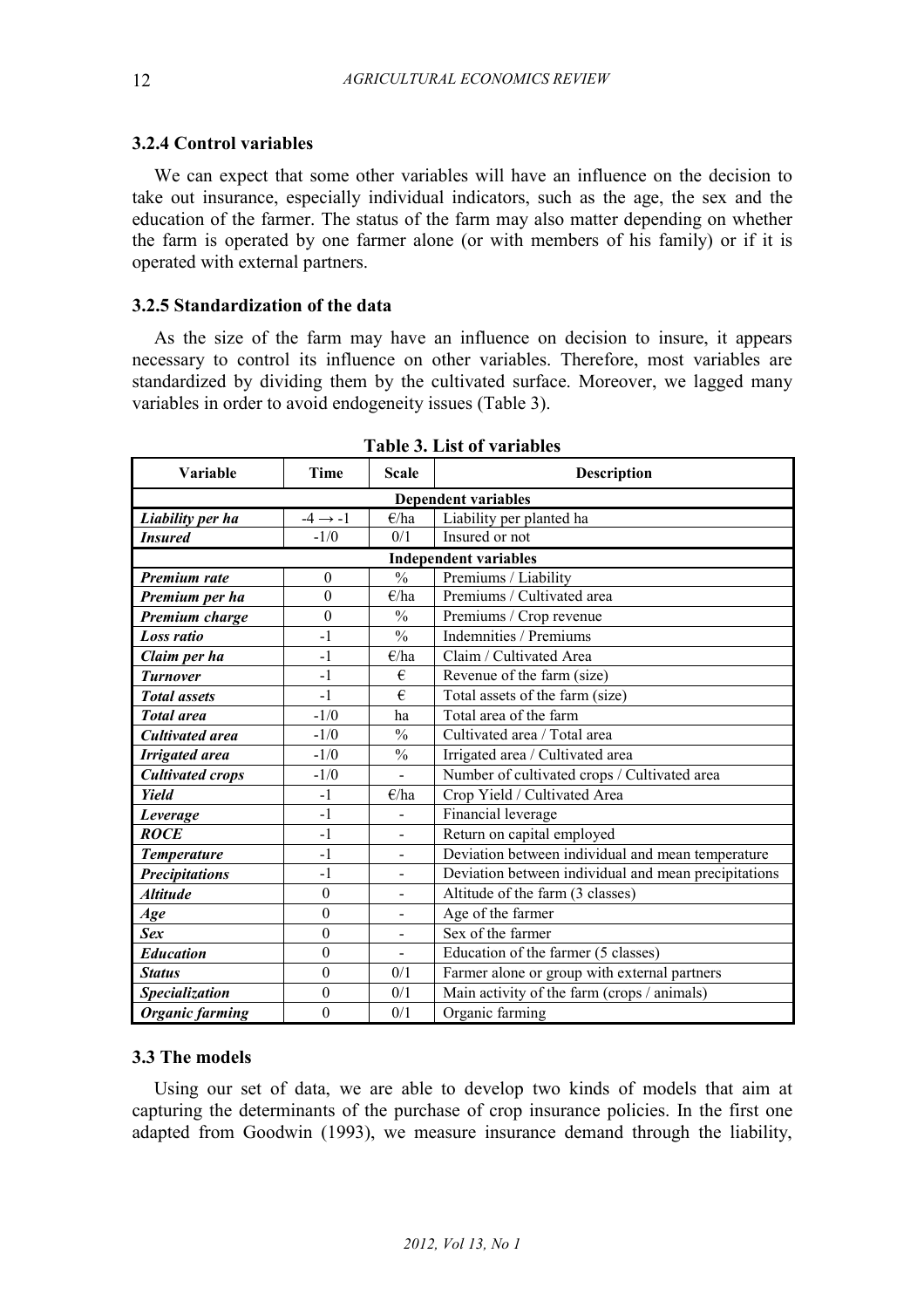which is a continuous variable. Then we only consider the population of insured farmers. In the second one, insurance demand is measured using a dummy variable defining whether a policy is purchased or not (Smith and Baquet 1996; Sherrick et al. 2004). We can then study the whole population of farmers.

## **3.3.1 Elasticities of demand for crop insurance**

The first model measures some elasticities of demand for crop insurance at the individual scale. This supposes to estimate a log-log model, so that the coefficients can be interpretated as elasticities, i.e. a percentage change in a dependant variable resulting from a one percent change in the value of an independent variable. Reasoning at the farm scale differs from Goodwin (1993) who worked at the county level and it allows to be more precise for the agricultural and the financial parameters.

The following model assumes the farmer's i objective is to maximize the expected utility of its yield profit. Then, he will purchase insurance following its risk attitude which can be observed through independent variables  $X_i$  observed during five years. We then assume the demand for crop insurance can be written using a log-log model which takes the following form:

(3)  $y_{it} = \alpha + X_{it}\beta + \varepsilon_{it}$ 

Where  $y_{it}$  is the optimal choice for insurance which maximizes the farmer's expected utility,  $\alpha$  is the intercept of the model (it has no interpretation in a log-log model),  $\beta$  is the vector of the price-elasticities associated to each variable and  $\varepsilon_{it}$  is a random error.

#### **3.3.2 The determinants of crop insurance purchase**

The former approach can be complemented with logistic regressions which directly measure the impact of our studied variables on crop insurance purchase denoted as a dummy variable *Insurancei*. The analysis is also performed using a panel data analysis (Coble et al. 1996) but it is more flexible than the former as all formats of variables are accepted. We can then introduce a set of agricultural decisions, economic and financial characteristics of the farm and some control variables. The model takes the following form:

(4) Insurance<sub>i</sub> =  $\alpha + X_{it}\beta + \nu_{it}$ 

Where Insurance<sub>i</sub> defines whether the farmer subscribes or not insurance,  $\alpha$  is the intercept,  $\beta$  is the vector of the estimated coefficients and  $v_{it}$  is a random error.

Following Velandia *et al.* (2009), we also compute the marginal effect of a particular explanatory variable on the probability to subscribe crop insurance.

#### **4. The results**

#### **4.1 Comparison of loss ratios and premium charges in France and in Italy**

Our study considers the scope of time when the French and Italian insurance regimes move from public to private insurance. One aim of this study is to understand if this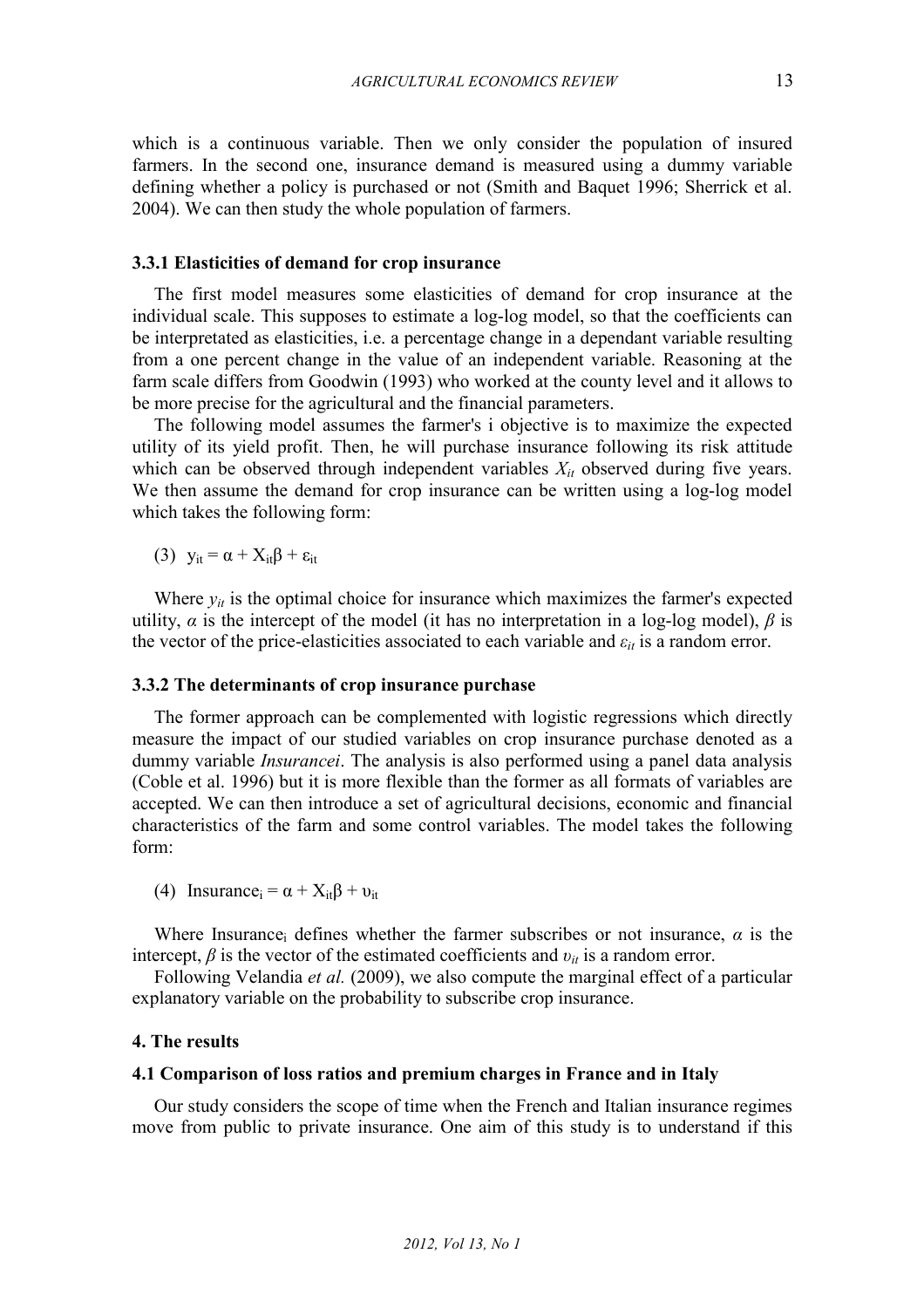change is in favor of the insurer or of the insured. Therefore, this analysis is only performed on the sub-sample of insured farms. The loss ratio is defined as the ratio between claims and premia. The premium charge is the ratio between premia and crop revenue.

Table 4 indicates that for the period 2003-2006, the loss ratio moves in favor of the French insured farmers in the long run while the premium charge increases. This result is correlated to the introduction of private crop insurance. It may indicate an adverse selection as the new policies introduced in 2005 could be subscribed without control exante. As a result, farmers at risk may have bought crop insurance contracts.

|           | Loss ratio<br>(Indemnities / Premia) | <b>Premium Charge</b><br>(Premia / Crop revenue) |                               |        |       |  |  |
|-----------|--------------------------------------|--------------------------------------------------|-------------------------------|--------|-------|--|--|
| Year      | <b>Mean</b>                          | <b>Median</b>                                    | <b>Median</b><br>Mean<br>Year |        |       |  |  |
| 2003      | 67.07%                               | 0.00%                                            | 2003                          | 6.96%  | 2.73% |  |  |
| 2004      | 80.61%                               | 0.00%                                            | 2004                          | 14.40% | 2.76% |  |  |
| 2005      | 76.61%                               | 0.00%                                            | 2005                          | 15.74% | 3.02% |  |  |
| 2006      | 231.58%                              | 0.00%                                            | 2006                          | 25.61% | 2.61% |  |  |
| All years | 115.05%                              | 0.00%                                            | All years                     | 15.80% | 2.77% |  |  |

**Table 4. Comparison of the loss ratios and premium charges in France**

Contrary to France, no trend can be identified for the loss ratio in Italy (Table 5). The farmers globally pay more premiums than they receive indemnities. Year 2004 seems to have been in favour of the insured but this case is isolate. A strange result comes from the mean of the premium charge which is negative. This situation comes from the Italian regulation on crop insurance subscription: some farms pay (high) premia while they face negative crop revenue. However, a look at the median of the premium rate, i,e, its distribution, asserts that the distribution of premium rates is similar in France and in Italy.

| Loss ratio<br>(Indemnities/Premia) |             |               | <b>Premium Charge</b><br>(Premia/Crop revenue) |            |       |  |
|------------------------------------|-------------|---------------|------------------------------------------------|------------|-------|--|
| Year                               | <b>Mean</b> | <b>Median</b> | <b>Median</b><br>Year<br><b>Mean</b>           |            |       |  |
| 2003                               | 82.91%      | 0.00%         | 2003                                           | $-46.42%$  | 1.91% |  |
| 2004                               | 128.31%     | 0.00%         | 2004                                           | $-112.76%$ | 3.54% |  |
| 2005                               | 51.86%      | 0.00%         | 2005                                           | $-21.67%$  | 1.62% |  |
| 2006                               | 26.73%      | 0.00%         | 2006                                           | $-325.60%$ | 3.25% |  |
| All years                          | 66.53%      | 0.00%         | All years                                      | $-121.48%$ | 2.54% |  |

**Table 5. Comparison of the loss ratios and premium charges in Italy**

In relative terms, French and Italian farmers seem to face comparable costs for purchasing insurance (same distribution of premium charge) but in mean terms, it seems that French farmers benefit more from insurance (Figure 1).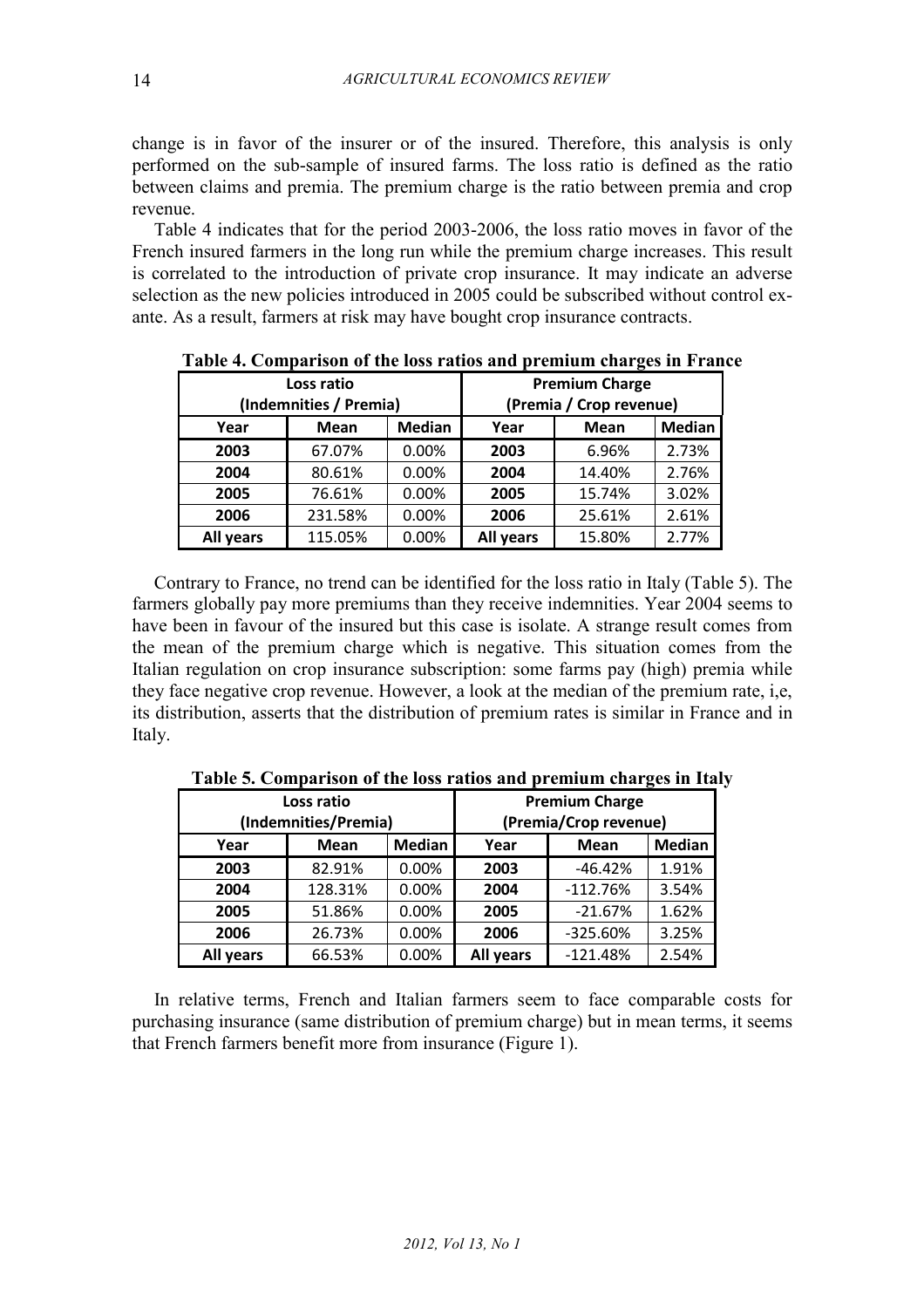

## **Figure 1. Distribution of loss risk for French and Italian farms**

## **4.2 Elasticities of demand for crop insurance in France and in Italy**

We estimated a model of demand which takes the log-log form, so that the coefficients can be directly interpretated as elasticities. According to the Hausman's specification test (1978), we first estimated a panel-data model with random effects. Following Goodwin (1993), the dependent variable in equation (3) is the farm's liability as defined in Table 3.

Then we estimated a linear regression model with the same variables but only for year 2007 when private insurance was widely developed in France and Italy. In that case, all variables are computed taking into account 4 years before the decision to insure. All the estimated parameters are heteroskedasticity-robust and there are not correlated between each others.

| $R^2 = 0.3020$                   | Coefficient | Std. Err. | z       | P >  z |  |
|----------------------------------|-------------|-----------|---------|--------|--|
| Premium per ha <sup>-1</sup>     | 0.201       | 0.017     | 11.65   | 0.000  |  |
| Cultivated area                  | 0.753       | 0.052     | 14.49   | 0.000  |  |
| Total area                       | $-1.006$    | 0.236     | $-4.26$ | 0.000  |  |
| Total assets <sup>-1</sup>       | 0.156       | 0.050     | 3.10    | 0.002  |  |
| Financial leverage <sup>-1</sup> | 0.018       | 0.014     | 1.35    | 0.178  |  |
| $ROCE^{-1}$                      | 0.126       | 0.014     | 8.66    | 0.000  |  |
| Temperature <sup>-1</sup>        | $-0.071$    | 0.021     | $-3.36$ | 0.001  |  |
| Precipitations <sup>-1</sup>     | $-0.055$    | 0.019     | $-2.87$ | 0.004  |  |
| Intercept                        | 4.044       | 0.587     | 6.89    | 0.000  |  |

**Table 6. French elasticities of demand for crop insurance**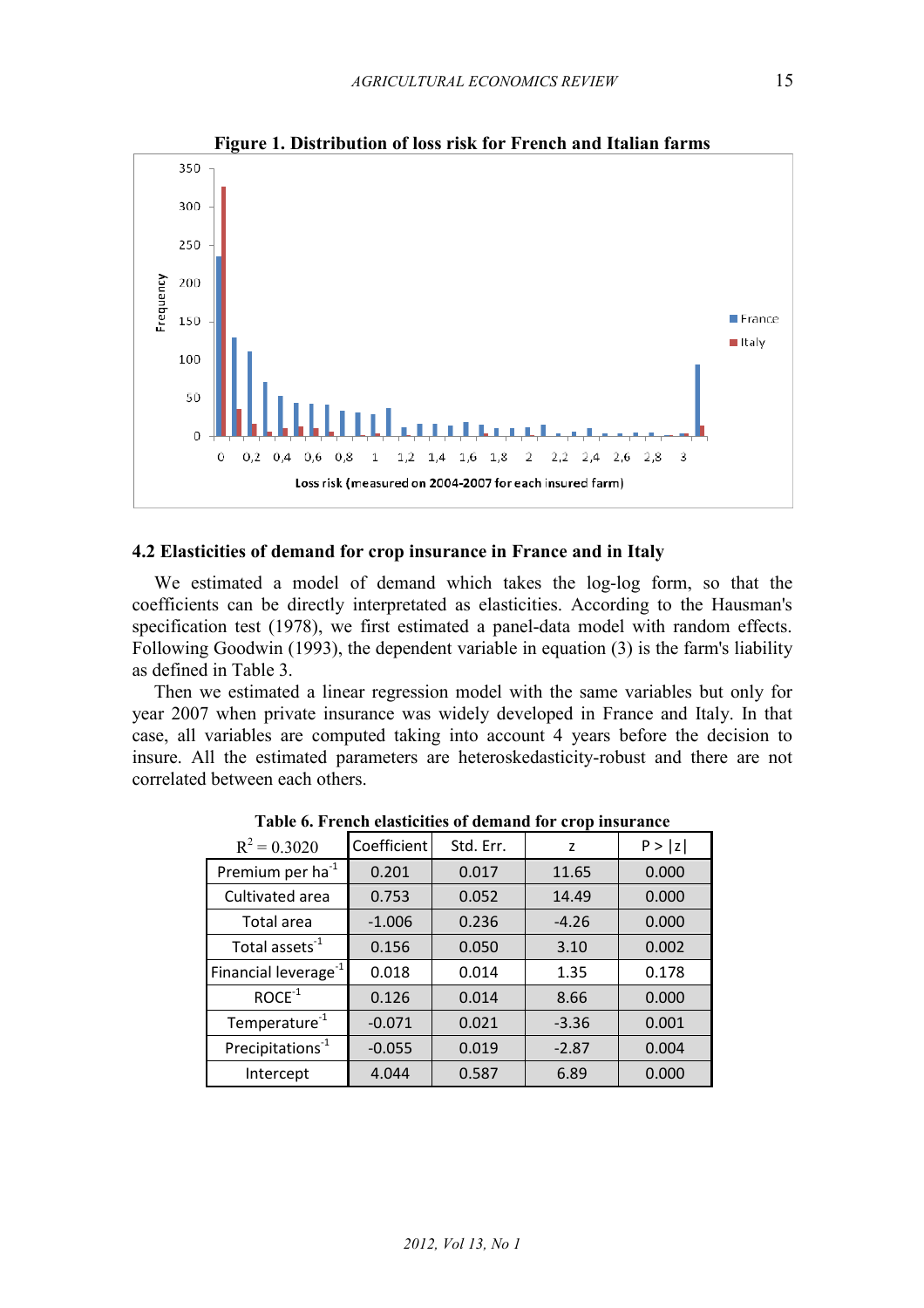| $R^2 = 0.3670$                   | Coefficient | Std. Err. | z     | P >  z |  |
|----------------------------------|-------------|-----------|-------|--------|--|
| Premium per ha <sup>-1</sup>     | 0.038       | 0.013     | 2.83  | 0.005  |  |
| Cultivated area                  | 0.314       | 0.040     | 7.74  | 0.000  |  |
| <b>Total</b> area                | 0.001       | 0.111     | 0.01  | 0.994  |  |
| Total assets <sup>-1</sup>       | 0.332       | 0.025     | 13.31 | 0.000  |  |
| Financial leverage <sup>-1</sup> | 0.206       | 0.063     | 3.27  | 0.001  |  |
| $ROCE^{-1}$                      | 0.210       | 0.007     | 30.87 | 0.000  |  |
| Temperature <sup>-1</sup>        | 0.665       | 0.200     | 3.33  | 0.001  |  |
| Precipitations <sup>-1</sup>     | 0.052       | 0.195     | 0.27  | 0.791  |  |
| Intercept                        | 5.460       | 0.511     | 10.68 | 0.000  |  |

**Table 7. Italian elasticities of demand for crop insurance**

The results for France and Italy are given in Tables 6 and 7. Except for climatic variables, the results of the estimations are quite similar between the two countries. It is in particular the case for the influence of the elasticity of the premium per *hectare* to the liability, i.e. insurance coverage. Goodwin (1993) noticed for a US study that the effect should be negative because an increase in the premium level should lead to less insurance. However, in European countries, the increase of the premiums has been linked to an increase in the range of the covered risks. In both countries, the coefficient indicates a relative inelasticity which might characterize an adverse selection effect.

Conversely, insurance is positively linked to the size of the farm, whether agricultural (cultivated area) or financial (total assets), which is in line with literature. Performance, measured by the return on capital employed, and distress, measured by leverage, also tends to have a positive effect on insurance decision.

One of the main conclusions made by Goodwin was that *"that counties with low loss-risks have considerably more elastic demands for crop insurance than those counties where producers typically collect high indemnities relative to their premium payments"*. Considering our results, this suggests that increasing premium rates for all producers would increase aggregate loss-risk levels among the pool of participants as cancellations would occur among low loss-risk producers at a significantly higher rate than high loss-risk producers. As a result, it clearly emphasizes the question of an inadequacy in setting crop insurance premiums in France and Italy.

## **4.3 The determinants of crop insurance purchase for French and Italian farms**

To complement the former approach, we estimated a model of demand considering whether the farmer is insured or not. This allows to determine the factors that lead farmers to insure in France and Italy. The results are given in Tables 8 and 9. They show more dispersion between the two European countries.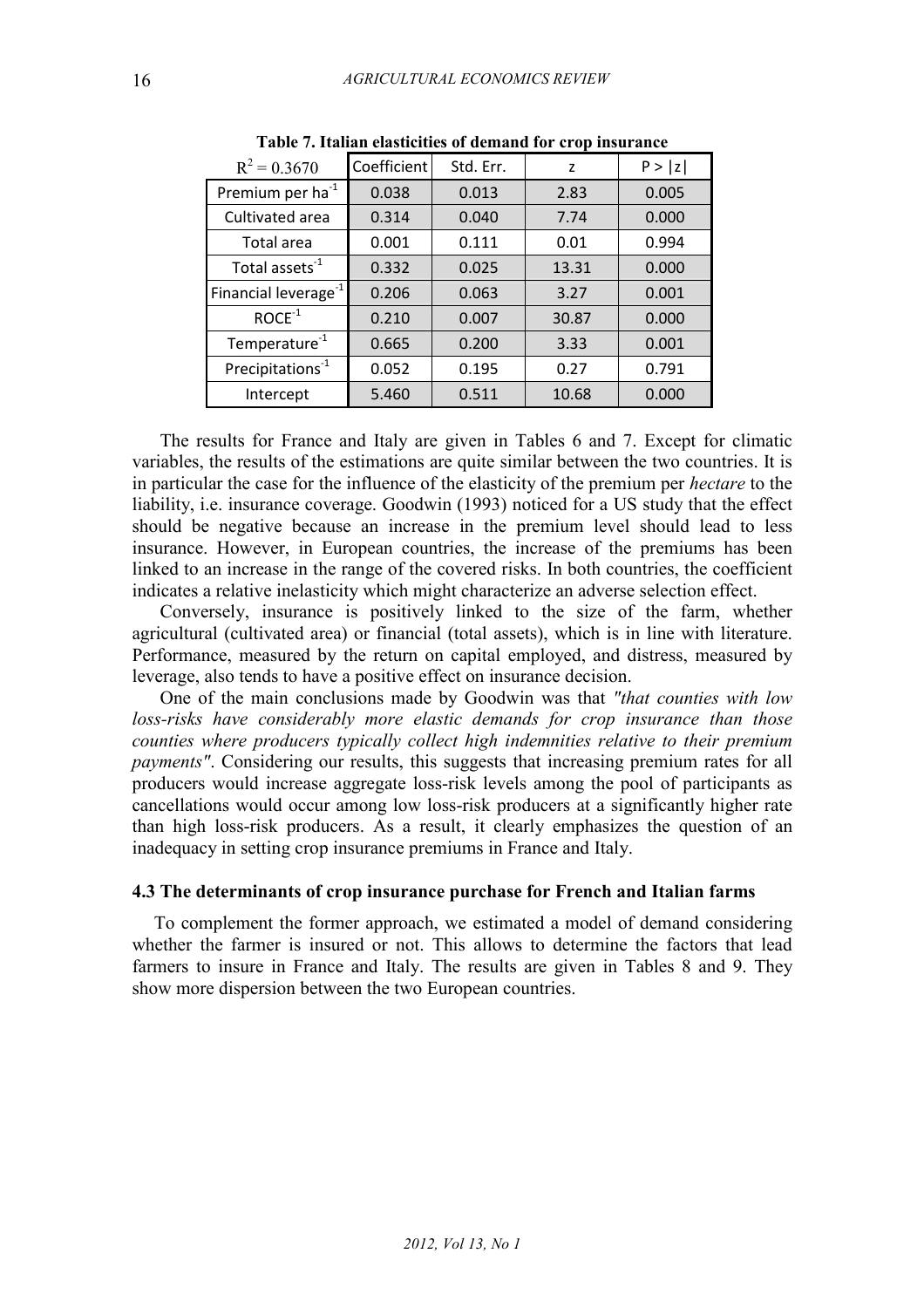|                                  | <b>Parameters estimates</b> |               |           |         | <b>Marginal effects</b> |          |              |         |        |
|----------------------------------|-----------------------------|---------------|-----------|---------|-------------------------|----------|--------------|---------|--------|
| 11992 obs.<br>$R^2 = 0.5209$     | Coef.                       | Odds<br>Ratio | Std. Err. | Z       | P >  z                  | Coef.    | Std.<br>Err. | z       | P >  z |
| Claim per ha $^{-1}$             | 0.000                       | 1.000         | 0.000     | 0.40    | 0.690                   | 0.000    | 0.000        | 0.40    | 0.690  |
| Insured $1$                      | 4.123                       | 61.762        | 3.720     | 68.45   | 0.000                   | 0.774    | 0.006        | 128.42  | 0.000  |
| Age                              | $-0.003$                    | 0.997         | 0.004     | $-0.83$ | 0.409                   | $-0.001$ | 0.001        | $-0.83$ | 0.409  |
| Sex                              | $-0.038$                    | 0.962         | 0.119     | $-0.31$ | 0.755                   | $-0.010$ | 0.031        | $-0.31$ | 0.755  |
| <b>Status</b>                    | $-0.146$                    | 0.864         | 0.059     | $-2.13$ | 0.033                   | $-0.037$ | 0.017        | $-2.14$ | 0.033  |
| Turnover <sup>-1</sup>           | 0.000                       | 1.000         | 0.000     | 1.02    | 0.308                   | 0.000    | 0.000        | 1.02    | 0.308  |
| Total assets $^{-1}$             | $-0.000$                    | 1.000         | 0.000     | $-1.63$ | 0.104                   | $-0.000$ | 0.000        | $-1.63$ | 0.104  |
| Financial leverage <sup>-1</sup> | 0.002                       | 1.002         | 0.006     | 0.35    | 0.724                   | 0.001    | 0.002        | 0.35    | 0.724  |
| $ROCE^{-1}$                      | $-0.014$                    | 0.986         | 0.017     | $-0.83$ | 0.409                   | $-0.004$ | 0.004        | $-0.83$ | 0.409  |
| Yield $1$                        | $-0.000$                    | 1.000         | 0.000     | $-1.37$ | 0.171                   | $-0.000$ | 0.000        | $-1.37$ | 0.171  |
| Cultivated area                  | 0.002                       | 1.002         | 0.001     | 3.93    | 0.000                   | 0.001    | 0.000        | 3.93    | 0.000  |
| Irrigated area                   | 0.005                       | 1.005         | 0.002     | 3.36    | 0.001                   | 0.001    | 0.000        | 3.36    | 0.001  |
| <b>Cultivated crops</b>          | 0.064                       | 1.066         | 0.014     | 4.98    | 0.000                   | 0.016    | 0.003        | 4.98    | 0.000  |
| Organic farming                  | $-0.016$                    | 0.984         | 0.085     | $-0.19$ | 0.852                   | $-0.004$ | 0.022        | $-0.19$ | 0.852  |
| Temperature $^{-1}$              | 0.263                       | 1.301         | 0.207     | 1.66    | 0.097                   | 0.066    | 0.040        | 1.66    | 0.097  |
| Precipitations $^{-1}$           | 0.015                       | 1.015         | 0.008     | 1.93    | 0.053                   | 0.004    | 0.002        | 1.93    | 0.053  |
| <b>Education 1</b>               | 0.174                       | 1.190         | 0.182     | 1.14    | 0.255                   | 0.043    | 0.038        | 1.14    | 0.254  |
| <b>Education 2</b>               | 0.170                       | 1.185         | 0.175     | 1.15    | 0.251                   | 0.042    | 0.037        | 1.15    | 0.250  |
| <b>Education 3</b>               | $-0.103$                    | 0.902         | 0.150     | $-0.62$ | 0.536                   | $-0.026$ | 0.042        | $-0.62$ | 0.536  |
| <b>Education 4</b>               | 0.093                       | 1.098         | 0.286     | 0.36    | 0.720                   | 0.023    | 0.065        | 0.36    | 0.720  |
| Specialization                   | 0.463                       | 1.589         | 0.107     | 6.89    | 0.000                   | 0.115    | 0.017        | 6.95    | 0.000  |
| Altitude 1                       | 0.031                       | 1.031         | 0.095     | 0.33    | 0.739                   | 0.008    | 0.023        | 0.33    | 0.739  |
| Altitude 2                       | $-0.181$                    | 0.835         | 0.110     | $-1.37$ | 0.171                   | $-0.045$ | 0.033        | $-1.37$ | 0.169  |
| Intercept                        | $-3.018$                    |               | 0.329     | $-9.19$ | 0.000                   | 0.000    | 0.000        | 0.40    | 0.690  |

**Table 8. French determinants of demand for crop insurance**

 *Legend: see Table 3.*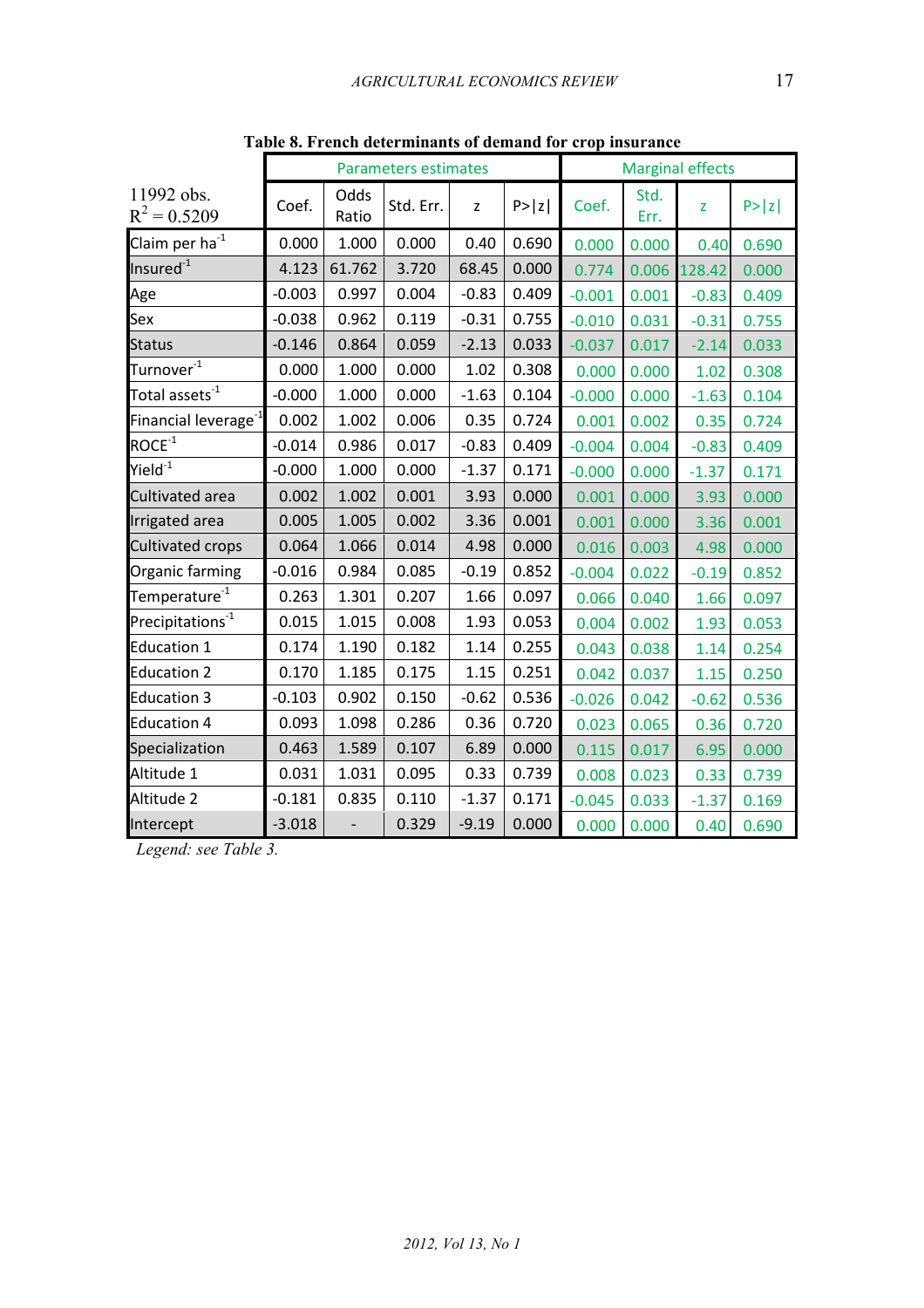|                                  | <b>Parameters estimates</b> |               |           |             |        | <b>Marginal effects</b> |           |         |        |
|----------------------------------|-----------------------------|---------------|-----------|-------------|--------|-------------------------|-----------|---------|--------|
| 25232 obs.<br>$R^2 = 0.5084$     | Coef.                       | Odds<br>Ratio | Std. Err. | $\mathsf Z$ | P >  z | Coef.                   | Std. Err. | z       | P >  z |
| Claim per ha $^{-1}$             | 0.000                       | 1.000         | 0.000     | 0.75        | 0.455  | 0.000                   | 0.000     | 0.75    | 0.455  |
| Insured $1$                      | 4.473                       | 87.623        | 5.138     | 76.29       | 0.000  | 0.701                   | 0.009     | 78.64   | 0.000  |
| Age                              | $-0.007$                    | 0.993         | 0.002     | $-3.07$     | 0.002  | $-0.000$                | 0.000     | $-3.08$ | 0.002  |
| Sex                              | 0.193                       | 1.213         | 0.150     | 1.56        | 0.119  | 0.009                   | 0.005     | 1.68    | 0.092  |
| <b>Status</b>                    | 0.115                       | 1.122         | 0.065     | 1.99        | 0.046  | 0.006                   | 0.003     | 1.99    | 0.047  |
| Turnover $1$                     | 0.000                       | 1.000         | 0.000     | 6.81        | 0.000  | 0.000                   | 0.000     | 6.72    | 0.000  |
| Total assets $^{-1}$             | 0.000                       | 1.000         | 0.000     | 0.58        | 0.560  | 0.000                   | 0.000     | 0.58    | 0.560  |
| Financial leverage <sup>-1</sup> | 0.013                       | 1.013         | 0.007     | 1.91        | 0.057  | 0.000                   | 0.000     | 1.91    | 0.057  |
| $ROCE^{-1}$                      | 0.001                       | 1.001         | 0.204     | 0.01        | 0.995  | 0.000                   | 0.010     | 0.01    | 0.995  |
| Yield $1$                        | 0.000                       | 1.000         | 0.000     | 0.10        | 0.924  | 0.000                   | 0.000     | 0.10    | 0.924  |
| Cultivated area                  | 0.003                       | 1.003         | 0.000     | 7.94        | 0.000  | 0.000                   | 0.000     | 7.94    | 0.000  |
| Irrigated area                   | 0.001                       | 1.001         | 0.003     | 0.50        | 0.619  | 0.000                   | 0.000     | 0.50    | 0.618  |
| Cultivated crops                 | $-0.085$                    | 0.919         | 0.016     | $-4.83$     | 0.000  | $-0.004$                | 0.001     | $-4.83$ | 0.000  |
| Organic farming                  | $-0.169$                    | 0.844         | 0.094     | $-1.52$     | 0.129  | $-0.008$                | 0.005     | $-1.52$ | 0.129  |
| Temperature <sup>-1</sup>        | $-1.044$                    | 0.352         | 0.055     | $-6.67$     | 0.000  | $-0.051$                | 0.008     | $-6.65$ | 0.000  |
| Precipitations <sup>-1</sup>     | 0.025                       | 1.025         | 0.008     | 3.21        | 0.001  | 0.001                   | 0.000     | 3.21    | 0.001  |
| <b>Education 1</b>               | 0.113                       | 1.120         | 0.162     | 0.79        | 0.432  | 0.006                   | 0.007     | 0.77    | 0.442  |
| <b>Education 2</b>               | 0.115                       | 1.122         | 0.157     | 0.82        | 0.410  | 0.006                   | 0.007     | 0.82    | 0.409  |
| <b>Education 3</b>               | 0.247                       | 1.280         | 0.203     | 1.56        | 0.119  | 0.013                   | 0.009     | 1.43    | 0.152  |
| <b>Education 4</b>               | $-0.526$                    | 0.591         | 0.171     | $-1.82$     | 0.069  | $-0.002$                | 0.009     | $-2.31$ | 0.021  |
| Specialization                   | $-0.018$                    | 0.982         | 0.060     | $-0.29$     | 0.770  | $-0.001$                | 0.003     | $-0.29$ | 0.770  |
| Altitude 1                       | 0.349                       | 1.418         | 0.112     | 4.44        | 0.000  | 0.020                   | 0.005     | 3.97    | 0.000  |
| Altitude 2                       | 0.402                       | 1.495         | 0.175     | 3.44        | 0.001  | 0.023                   | 0.008     | 2.96    | 0.003  |
| Intercept                        | $-2.919$                    |               | 0.271     | $-10.76$    | 0.000  | 0.000                   | 0.000     | 0.75    | 0.455  |

**Table 9. Italian determinants of demand for crop insurance**

*Legend: see table 3.* 

We notice that the parameters estimates and the marginal effects converge for each variable: they exhibit the same significance and the same sign.

In both countries, the fact to have been insured the year before appears to be very important for the current subscription. This means either a fidelity or inertia effect towards crop insurance. The cultivated area is also a common criterion that increases the coverage.

The effect of the financial size, measured by the turnover, is significant in Italy with a similar positive effect but not in France. Most financial variables do not seem to influence insurance decision: leverage, returns, yields are not statistically significant in France and in Italy. The same result concerns the level of education of the farmer.

The climatic indicators have an ambiguous effect: they are not significant in France while they have opposite and ambiguous effects in Italy: excessive temperatures (too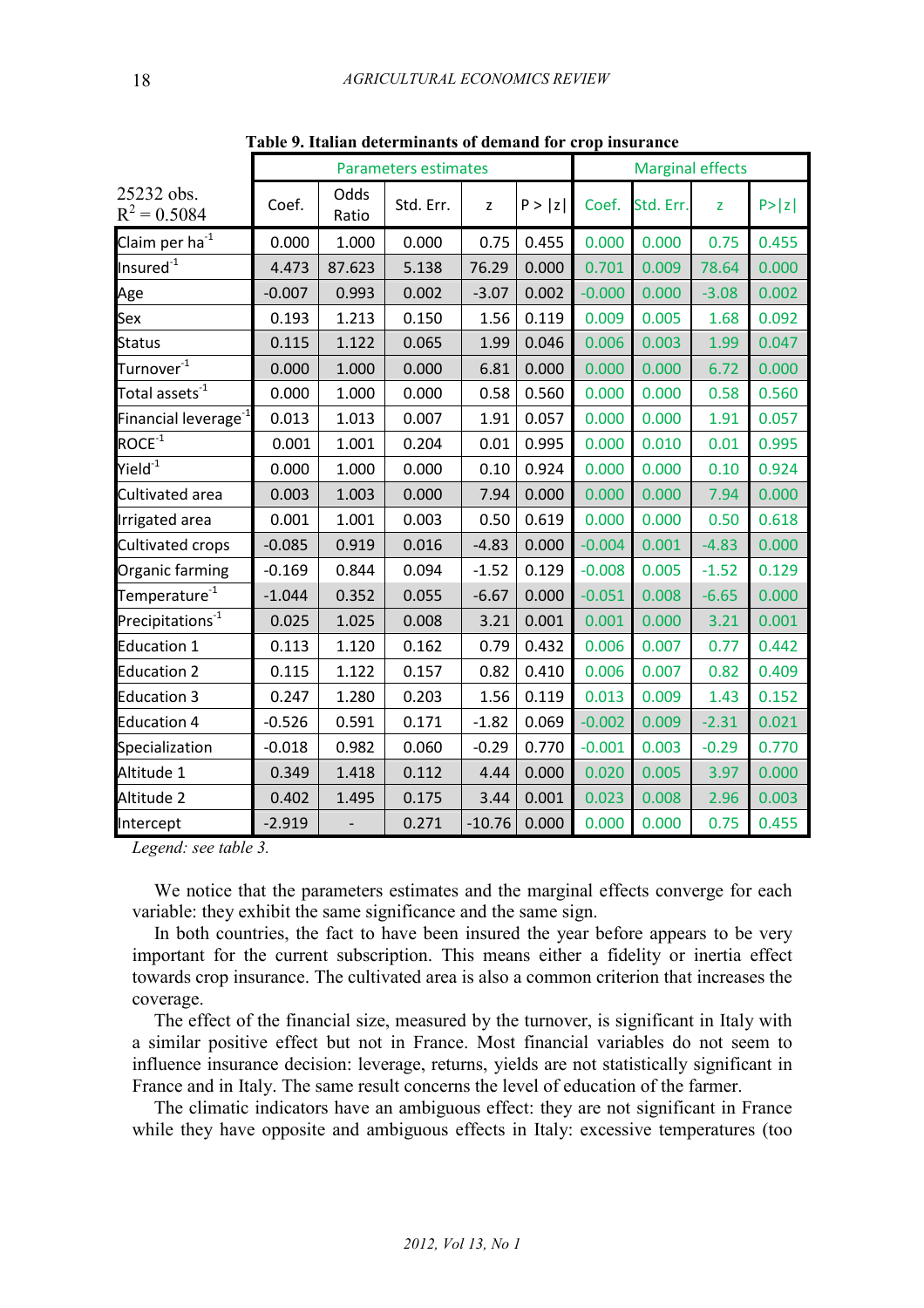hot or too cold) decrease the probability to insure whereas the effect is positive for precipitations. This kind of variables may be more accurate for analyses year by year (Enjolras and Sentis, 2011).

Among the way farmers traditionally use to hedge, there exist diversification, measured by the number of cultivated crops per hectare, and irrigation. These techniques have a positive effect on insurance in France. In this context, they act as complements to insurance. In Italy, the negative sign associated to cultivated crops indicates that diversification is a substitute to insurance.

## **5. Implications for the creation of an insurance market at the European scale**

Lacking a common framework, EU Members State (MS) have autonomously adopted national policies for assisting farmers in dealing with agricultural production risks, as well as natural catastrophes, within the broad limits defined by the national State regulations (Cafiero et al, 2007) The types and the extent to which national policies have been adopted, however, differ widely within EU MS, possibly reflecting the agro-climatic conditions and crop specialization. Policy intervention aiding farmers' risk management activities has been carried out mainly in the EU Southern countries, such as France, Greece, Italy and Spain, where subsidies to crop insurance and/or agricultural solidarity funds are in place. In other EU countries, such as United Kingdom, agricultural insurance is not publicly supported although ad hoc assistance is offered when necessary.

Despite the parallel between France and Italy, the practice of insurance is different in the two countries. For instance, French farmers are more diversified than Italian ones. Similarly, our study indicates that French insured farms are more willing to receive premiums than Italian farms. However, many factors that lead to insurance are quite similar between the two states.

Taken by themselves, these results of the comparison present a major interest for the future of the Common Agricultural Policy (De Castro et al, 2012a; De Castro et al, 2012b). In the perspective of the creation of a European insurance market, the countries characteristics are determinants: they must comply with more or less the same administrative rules. At the same time, the farmers should reveal different behaviors and expositions so that a mutualization of the risks applies (Schlesinger 2000).

It would be clear that when normal enterprise risks are considered, as entrepreneurs, farmers should develop own risk management abilities by making use of private markets of insurance, credit and financial instruments. In this case, public intervention should act in order to promote, at European level, a private market or to favor the development of private abilities to manage risk, providing the needed regulatory institutions and informational support in order to promote the expression of the private demand for market-based risk management tools, while guaranteeing competition on the supply side (Capitanio et al, 2011).

Moreover, promoting the constitution of precautionary savings account through direct and indirect incentives, such as fiscal benefits in order to increase the potential of self insuring against some of the less severe risks at the individual farm level and promoting the concentration of the demand for risk management instruments in order to have a more efficient access to all of these markets. In this case, supporting the operation of mutual funds is an effective way of fostering development of risk markets.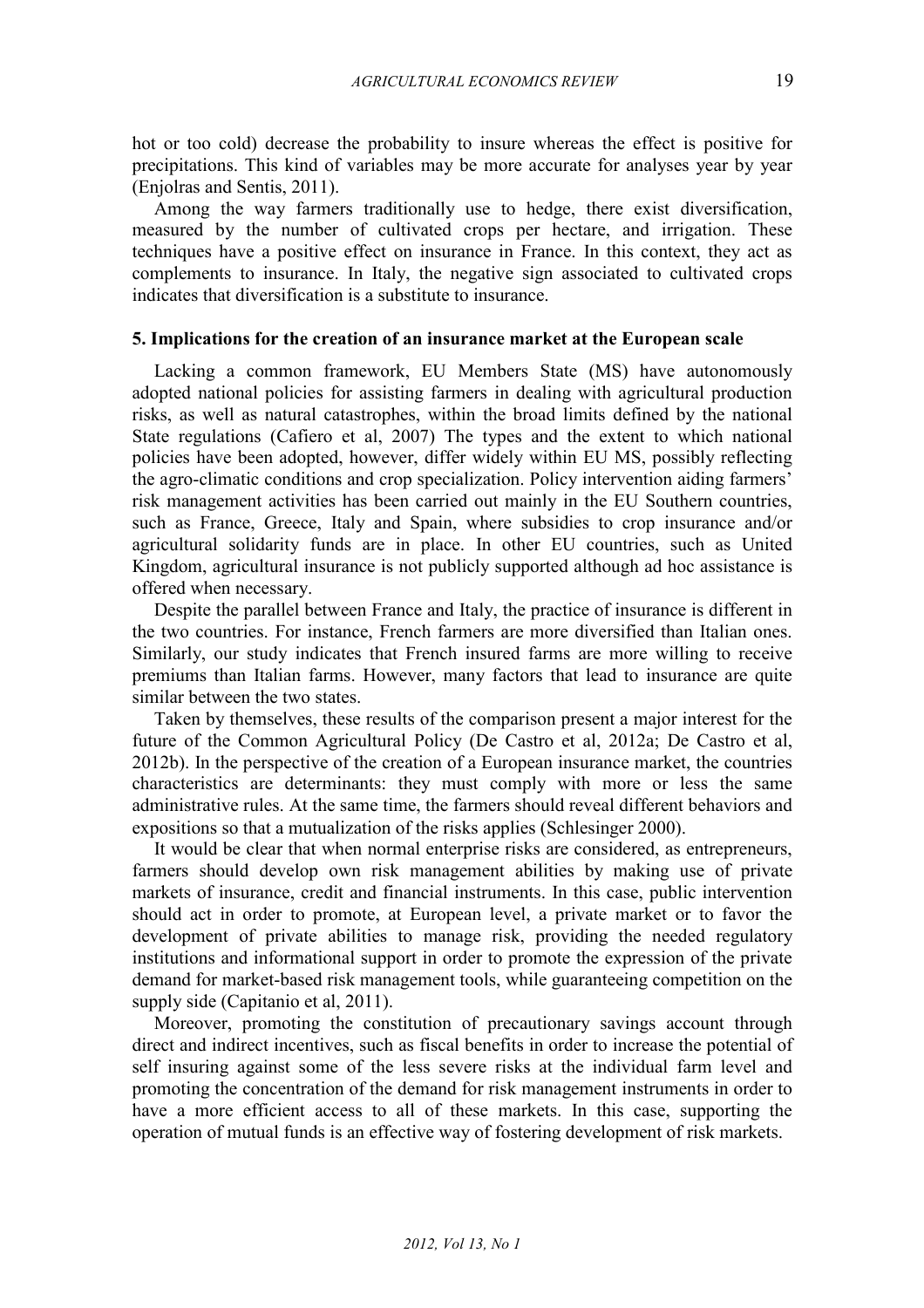#### **Conclusion**

This study represents one of the first attempts to measure the determinants of crop insurance purchases in two European countries. France and Italy are among the major crop producers between the European countries and they have introduced insurance in agriculture since decades. Nearly at the same time in the mid 2000s, they reformed their system in order to encourage private companies to develop policies.

Thanks to a complete set of data available in the two countries, we have been able to perform a two-stage analysis that is usually split into literature: the measure of relevant elasticities of crop insurance demand and the econometric determination of the factors that lead farmers to cover their yield.

A key point is the extent in the range of covered risks provided by the reforms of public systems: at now, most of catastrophic risks (floods, storms) are included in the policies, which led to a significant increase in the premium levels in Italy while this effect was mitigated in France due to public subsidies. As a result, insurance tent to become more costly and less profitable. Yet, the potential benefits procured by insurance overcame the costs so that an insured farmer remained insured even if insurance was more expensive. This contrasts with usual observations for the United States, especially when measuring the elasticities of insurance demand (Goodwin 1993).

We also noticed that purely agricultural indicators such as the size of the farm, measured by the cultivated area, and diversification, measured by the number of cultivated crops, are key factors for insurance purchase decision in both countries. However, strategic financial variables such as leverage and returns had no influence in the two countries while these indicators are usually relevant in corporate finance. Other variables such as weather conditions seemed to have no impact on insurance decision. An analysis performed year by year might reveal more precise information.

The study of the similarities and the differences noticed between French and Italian farmers toward crop insurance decision allow understanding the dynamics of a recent and promising market. It also opens many perspectives in terms of risk management and of insurance development considering the forthcoming evolution of the Common Agricultural Policy.

#### **References**

- Barnett, B.J., Skees, J.R. and Hourigan, J.D. (1990), ''Examining participation in federal crop insurance'', Staff Paper No. 275, Department of Agricultural Economics, University of Kentucky, Lexington, MA.
- Bernoulli, D. (1738). "Exposition of a New Theory on the Measurement of Risk", Comentarii Academiae Scientiarum Imperialis Petropolitanae, as translated and reprinted in 1954, *Econometrica*, Vol. 22, p.23-36.
- Blandford D. and Josling T. (2007). Should the Green Box be Modified? *IPC Discussion Paper*, International Food & Agricultural Trade Policy Council.
- Bourgeon, J.-M. and Chambers, R. G. (2003) Optimal area-yield crop insurance reconsidered, *American Journal of Agricultural Economics*, 85, 590–604.
- Cafiero, C., F. Capitanio, A.Cioffi, and A. Coppola, 2007). Risk and Crisis Management in the Reformed European Agricultural Policy, *Canadian Journal of Agricultural Economics*, 55, 419-441.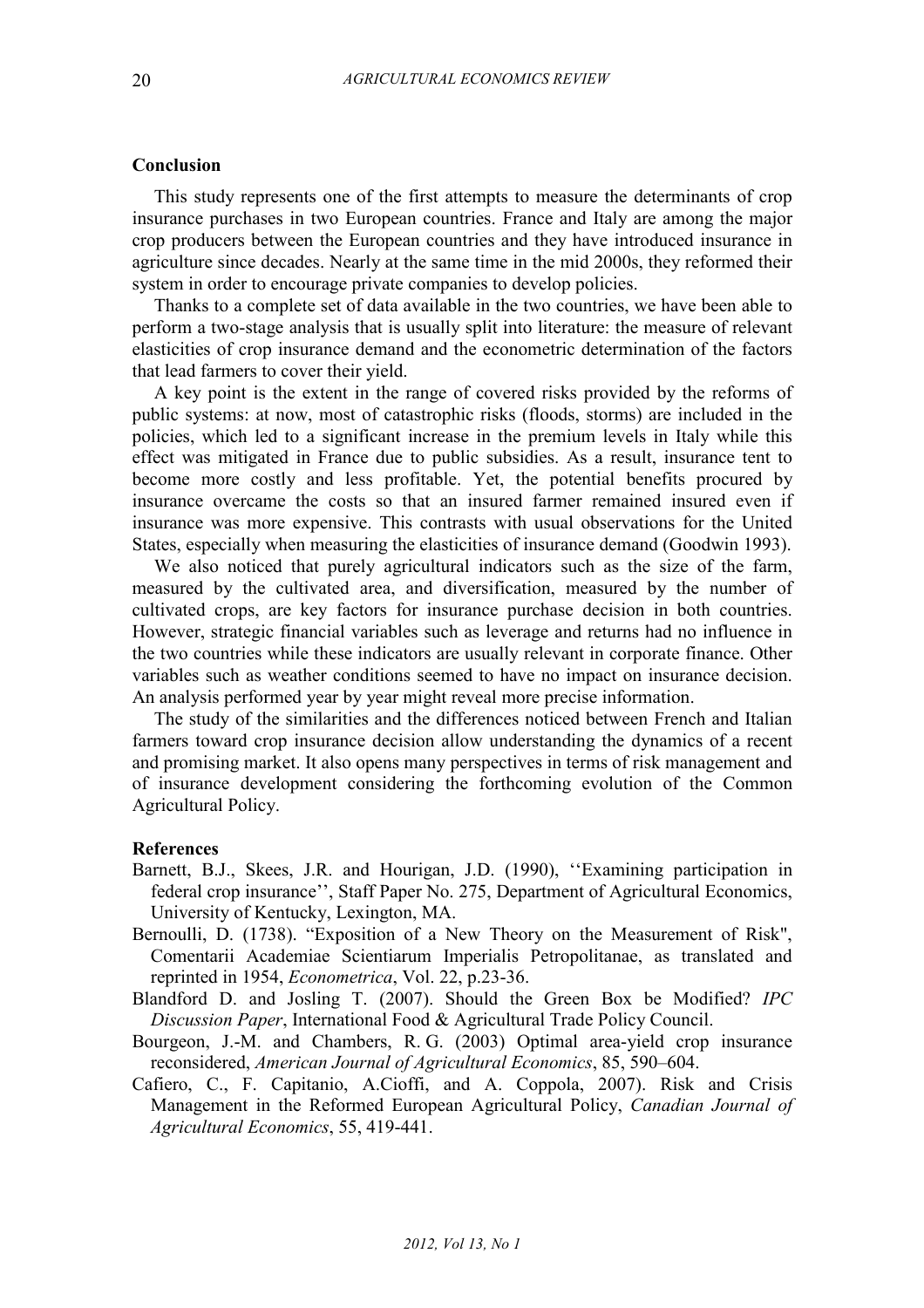- Capitanio F., Adinolfi F., (2010). Negative externalities of crop insurance subsidies: a case study in Italy, *Insurance Market and Companies: Analyses and Atuarial Computations,* Volume 1, Issue 2, 61-68.
- Capitanio, F. y Adinolfi, F. (2009). "The relationship between agricultural insurance and environmental externalities from agricultural input use: a literature review and methodological approach". New Medit Journal, 3:41-48.
- Capitanio, F., Bielza M.D.C., Cafiero, C., y Adinolfi, F. (2011). "Does market competitiveness significantly affect public intervention in agricultural insurance: the case in Italy". *Applied Economics*, 43(27): 4149-4159.
- Chambers, R. G. (1989) Insurability and Moral Hazard in Agricultural Insurance Markets, *American Journal of Agricultural Economics* 71, 604-616.
- Coble K.H. and Knight T.O. (2002). Crop Insurance as a Tool for Price and Yield Risk Management. In: *A Comprehensive Assessment of the Role of Risk in U.S. Agriculture*, edited by Just, R.E., and Pope, R.D., Kluwer Academic Publishers: Norwell, Massachusetts, 445-468.
- Dalton T., Porter G.A. and Winslow G.A. (2004). Risk management strategies in humid production regions: a comparison of supplemental irrigation and crop insurance. *Agricultural and Resource Economics* Review 33: 220–232.
- De Castro, P., Adinolfi, F., Capitanio, F. y Di Falco S. (2011). "Building a new framework for Common Agricultural Policy: A responsibility towards the overall community". *Eurochoices*, April: 32-36.
- De Castro, P., Adinolfi, F., Capitanio, F. y Di Pasquale J. (2012a). "The future of European agricultural policy. Some reflections in the light of the proposals put forward by the EU Commission". New Medit Journal, 2: 4-10.
- De Castro, P., Adinolfi F., Capitanio F., Di Falco, S. y Di Mambro A. (2012b). The Politics of Land and Food Scarcity. Routledge - Earthscan, September 2012.
- Doherty, N. and Dionne, G. (1993), Insurance with undiversifiable risk: contract structure and organization form of insurance firms, *Journal of Risk Uncertainty*, 6, 187–203.
- Enjolras, G. and Sentis, P (2011), On the rationale of insurance purchase: A study on crop insurance policies in France, *Agricultural Economics*, accepted for publication.
- European Commission (2006). Agricultural Insurance Schemes, Summary report, November, Directorate General JRC Joint Research Centre - ISPRA, Institute for the Protection and Security of the Citizen Agriculture and Fisheries Unit, Brussels.
- Friedman, M. and L.P. Savage (1948). "The Utility Analysis of Choices involving Risk", Journal of Political Economy, Vol. 56, p.279-304.
- Gardner, B.L. and Kramer, R.A. (Eds) (1986), "Experience with crop insurance programs", in The United States: Crop Insurance for Agricultural Development: Issues and Experience, Johns Hopkins University Press, Baltimore, MD.
- Garrido, A. and Zilberman, D. (2008), "Revisiting the demand for agricultural insurance: the case of Spain", *Agricultural Finance Review*, 68(1): 43-66.
- Goodwin B.K. (1993). An Empirical Analysis of the Demand for Multiple Peril Crop Insurance. *American Journal of Agricultural Economics* 75: 425-34.
- Goodwin, B.R. and Smith, V.H. (1995). The Economics of Crop Insurance and Disaster Aid. Washington DC: AEI Press, 1995.